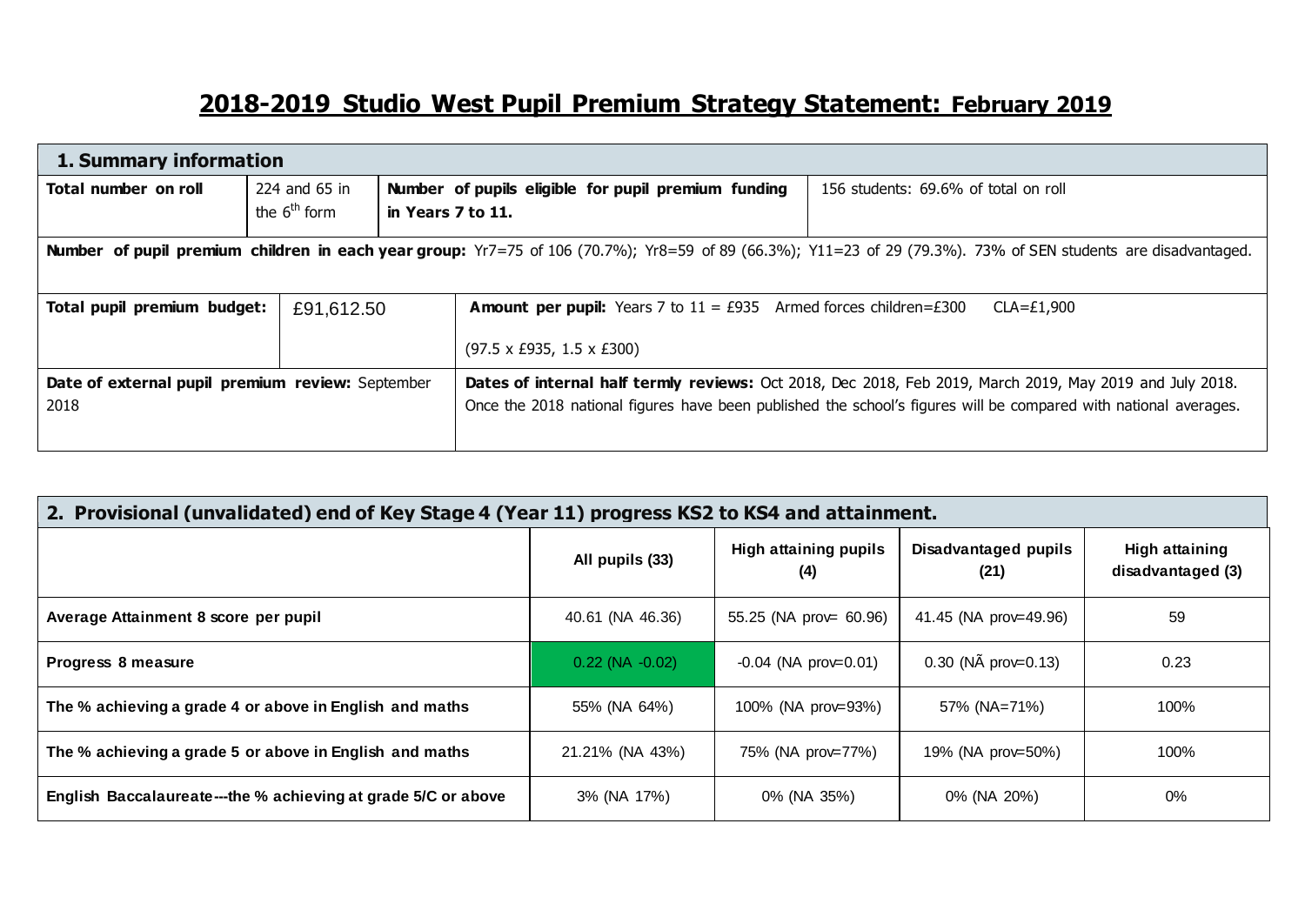| 3. 2019 End of Key Stage 4 current Year 11 predictions. |                 |                                     |                              |                                            |  |  |  |
|---------------------------------------------------------|-----------------|-------------------------------------|------------------------------|--------------------------------------------|--|--|--|
|                                                         | All pupils (29) | <b>High attaining</b><br>pupils (8) | Disadvantaged<br>pupils (23) | <b>High attaining</b><br>disadvantaged (5) |  |  |  |
| Average Attainment 8 score per pupil                    | 41.28           | 49.25                               | 40.24                        | 47.9                                       |  |  |  |
| <b>Progress 8 measure</b>                               | $-0.09$         | $-0.86$                             | 0.04                         | $-0.86$                                    |  |  |  |
| The % achieving a grade 4 or above in English and Maths | 69%             | 87.5%                               | 69.6%                        | 80%                                        |  |  |  |
| The % achieving a grade 5 or above in English and Maths | 13.8%           | 50%                                 | 8.7%                         | 40%                                        |  |  |  |
| The % achieving a grade 4 or above in Art               | 89.7%           | 100%                                | 87%                          | 100%                                       |  |  |  |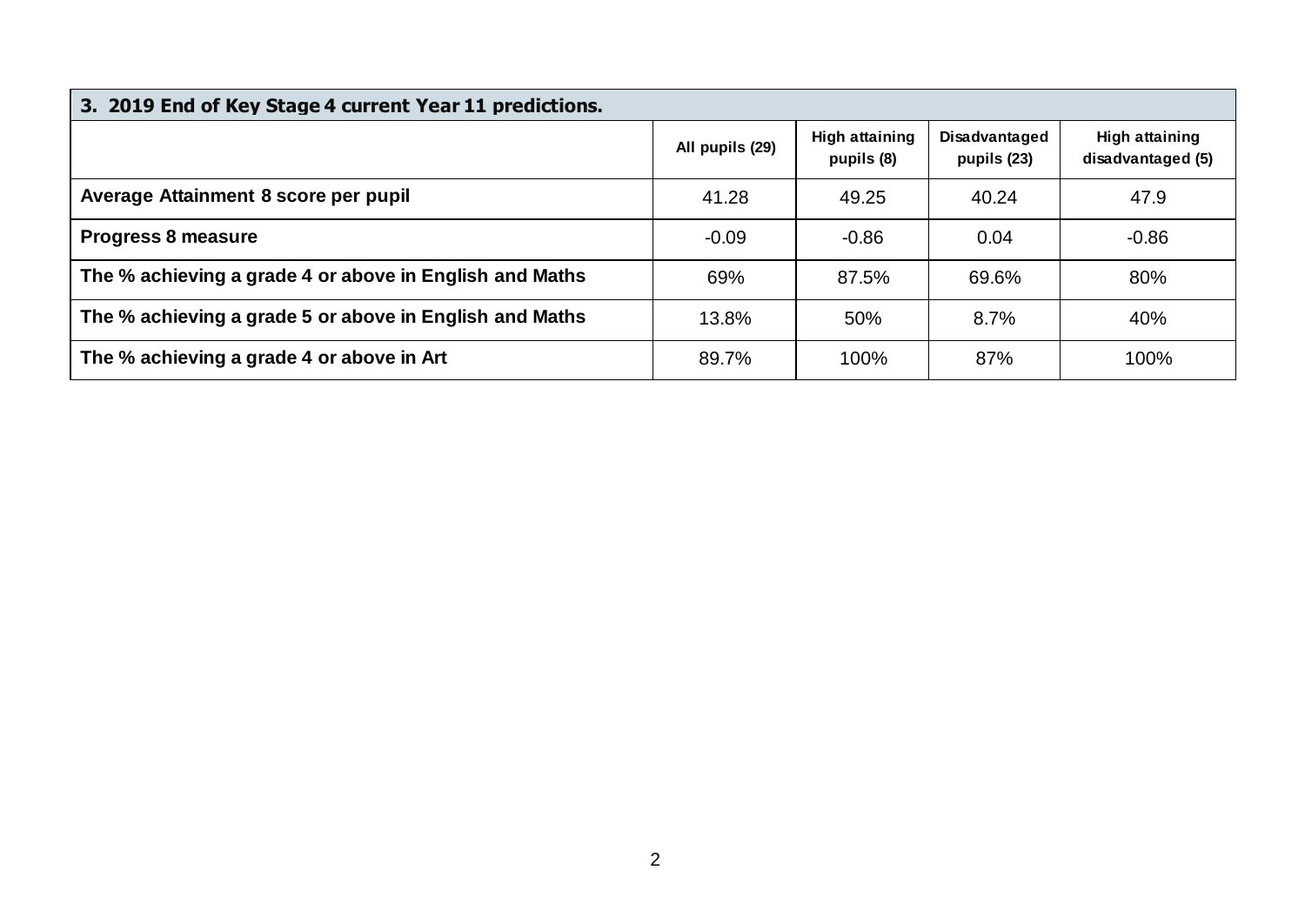|    | 4. Barriers to future attainment for students eligible for pupil premium funding in 2018-2019.                           |  |  |  |  |  |
|----|--------------------------------------------------------------------------------------------------------------------------|--|--|--|--|--|
| А. | Stubbornly low attendance on entry of most disadvantaged children.                                                       |  |  |  |  |  |
| В. | Disengagement and low aspirations of most pupils and their parents.                                                      |  |  |  |  |  |
| C. | Some students have a poor work ethic and a home situation that makes it hard for them to become independent learners.    |  |  |  |  |  |
| D. | The need to further improve the percentage of good/outstanding teaching, particularly in Computer Science and Geography. |  |  |  |  |  |

|                | 5. Outcomes and success criteria for summer 2019.                                                                                                                                                                                                                                                         |
|----------------|-----------------------------------------------------------------------------------------------------------------------------------------------------------------------------------------------------------------------------------------------------------------------------------------------------------|
| А.             | Teaching: Further strengthen the quality of teaching by ensuring all teachers have very high expectations of all of their students and<br>plan lessons that fully meet the needs of their disadvantaged students.                                                                                         |
| В.             | End of Year 7/8: Close tracking and monitoring of the progress and attainment of Year 7 students. We will aspire to ensure our<br>disadvantaged students are on track to achieve positive Progress 8 scores at the end of KS4. Literacy is a main component in this<br>drive for progress.                |
| $\mathbf{C}$ . | End of KS4: our disadvantaged students achieve positive Progress 8, English, Maths, and Open Element scores.<br>To diminish the difference between our disadvantaged students and others nationally and we will aspire to close many of the gaps.                                                         |
| D.             | The attendance rate of pupil premium students to improve from 94.61% to 95% by July 2019.<br>The persistent absent rate of pupil premium students to reduce from 7.3% to below 6% by July 2019.                                                                                                           |
| E.             | To significantly improve the attainment and progress of our most able pupil premium students.<br>Year 11: High attaining disadvantaged students to achieve positive Progress 8 and Attainment 8 scores in 2019. The gap between<br>our disadvantaged students and others nationally closes significantly. |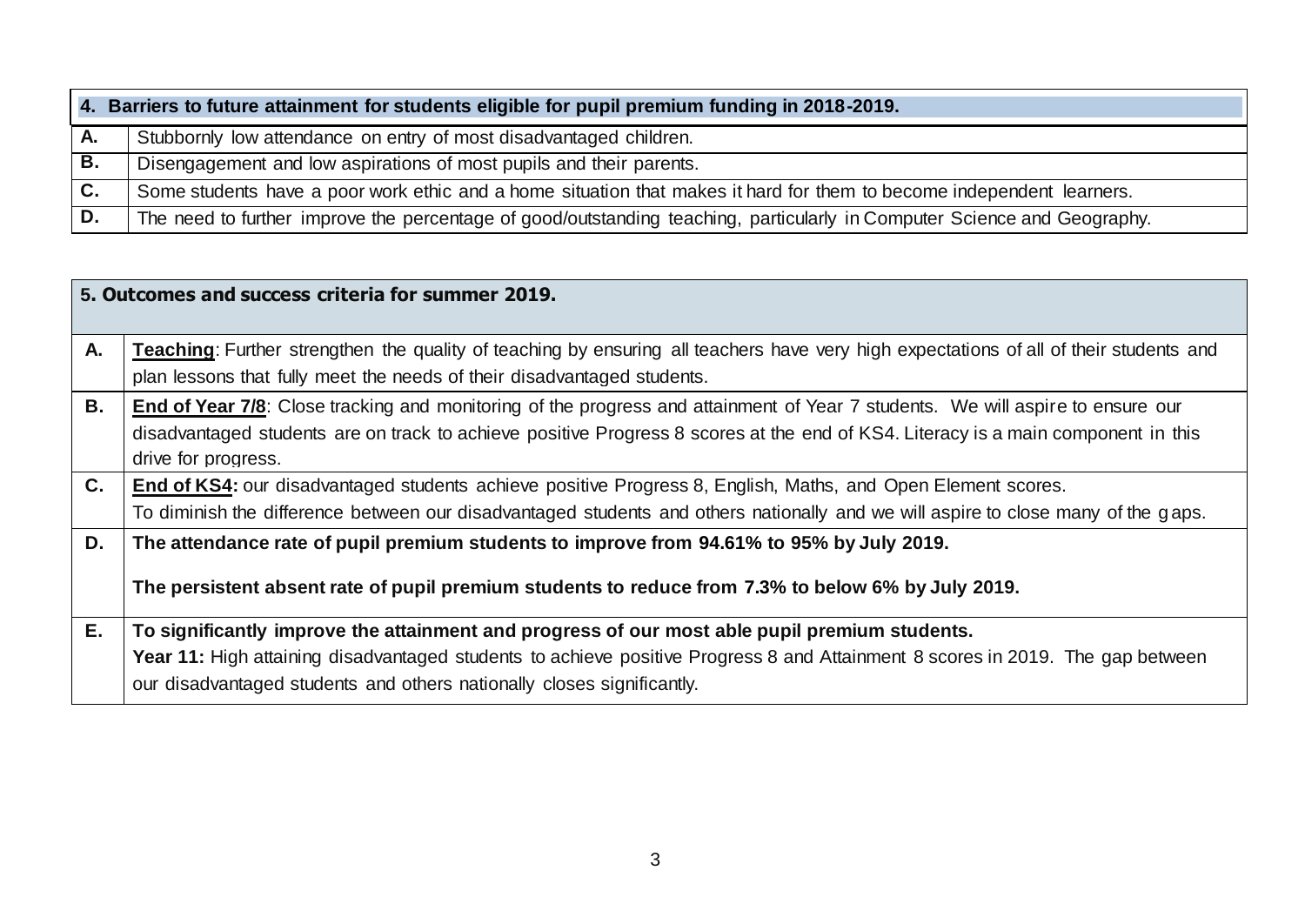| 6. Planned expenditure 2018-2019<br>Current budget = $£91,630$                                                                                                                     |                                                                                                                                                                                                                                                                                                                                                                                                                                                                                                                                                                                                                                                                                                                                                                                                                                                                                                                                                                                                                                                                                                                                                                                                                                                                                                                                                                                                                                                                                                                              |                                                                                                                                                                                                                                                                                                                                                                                                                        |                                                                                                                                                                                          |                                         |                                                                                                                                                                                                              |  |
|------------------------------------------------------------------------------------------------------------------------------------------------------------------------------------|------------------------------------------------------------------------------------------------------------------------------------------------------------------------------------------------------------------------------------------------------------------------------------------------------------------------------------------------------------------------------------------------------------------------------------------------------------------------------------------------------------------------------------------------------------------------------------------------------------------------------------------------------------------------------------------------------------------------------------------------------------------------------------------------------------------------------------------------------------------------------------------------------------------------------------------------------------------------------------------------------------------------------------------------------------------------------------------------------------------------------------------------------------------------------------------------------------------------------------------------------------------------------------------------------------------------------------------------------------------------------------------------------------------------------------------------------------------------------------------------------------------------------|------------------------------------------------------------------------------------------------------------------------------------------------------------------------------------------------------------------------------------------------------------------------------------------------------------------------------------------------------------------------------------------------------------------------|------------------------------------------------------------------------------------------------------------------------------------------------------------------------------------------|-----------------------------------------|--------------------------------------------------------------------------------------------------------------------------------------------------------------------------------------------------------------|--|
| j.                                                                                                                                                                                 | Strengthen the quality of teaching and learning.                                                                                                                                                                                                                                                                                                                                                                                                                                                                                                                                                                                                                                                                                                                                                                                                                                                                                                                                                                                                                                                                                                                                                                                                                                                                                                                                                                                                                                                                             | Funded from main school budget.                                                                                                                                                                                                                                                                                                                                                                                        |                                                                                                                                                                                          |                                         |                                                                                                                                                                                                              |  |
| <b>Desired</b><br>outcome                                                                                                                                                          | <b>Actions</b>                                                                                                                                                                                                                                                                                                                                                                                                                                                                                                                                                                                                                                                                                                                                                                                                                                                                                                                                                                                                                                                                                                                                                                                                                                                                                                                                                                                                                                                                                                               | What is the<br>evidence and<br>rationale for this<br>choice?                                                                                                                                                                                                                                                                                                                                                           | How will you<br>ensure it is<br>implemented<br>well?                                                                                                                                     | <b>Staff lead</b>                       | Impact                                                                                                                                                                                                       |  |
| Ensure all<br>teachers are<br>planning<br>lessons that<br>fully meet<br>the needs of<br>their PPG.<br>$PPG =$<br><b>Learners</b><br>eligible for<br>the pupil<br>premium<br>grant. | INSET for governors at the next governors meeting to ensure<br>they have a good strategic overview of the impact the funding is<br>having and can challenge/support senior leaders well.<br>2. Further develop the teaching and learning routines and<br>structures to ensure lessons are structured to support all<br>students well and enable them to make high levels of progress.<br>3. Poverty Proofing audit planned to assist with all PPG strategy<br>planning.<br>4. CPD in morning briefing sessions; will include strategies to<br>support, stretch and challenge PP students.<br>5. Performance management targets for student outcomes linked to<br>pupil premium /SEND outcomes agreed by end of October for all<br>teachers.<br>Peer observations to run alongside performance management<br>6.<br>observations. Mentoring and sharing good practice programme<br>(teaching, marking and feedback focus) to continue.<br>7. A teaching and learning consultant is working to coach/support<br>teachers who need to further improve subject knowledge and<br>pupil outcomes. She is co-leading T&L focus group.<br>8. The SENDCO and Deputy Principal will provide advice and<br>support to enable teachers to improve the progress and<br>attainment of their PP students on the SEND register.<br>Continue to hold half termly "Challenge Meetings" where the<br>9.<br>progress of each student is discussed, and further strategies<br>identified if students are not on track to achieve their challenging | There is a need to<br>further raise<br>teacher<br>expectations and<br>provide more<br>stretch/challenge<br>for our PPG<br>students,<br>particularly<br>middle/higher ability<br>disadvantaged<br>students.<br>We need to<br>continue to narrow<br>the gap between<br>our PPG and others<br>nationally.<br>Marking and<br>feedback are<br>developing well but<br>are not yet<br>impacting strongly<br>on pupil outcomes | Lesson<br>observations<br>and learning<br>walks focused<br>on PPG.<br>Close<br>monitoring<br>Morning<br>briefings and<br>Challenge<br>Meetings<br>continue<br><b>Book</b><br>scrutinies. | Principal<br>and<br>Deputy<br>Principal | Autumn term: % of lessons that<br>are:<br>33% Outstanding<br>58% Good<br>8% improving RI<br>0% Inadequate<br>Summer term: % of lessons<br>that are:<br>33% Outstanding<br>66% Good<br>0% RI<br>0% Inadequate |  |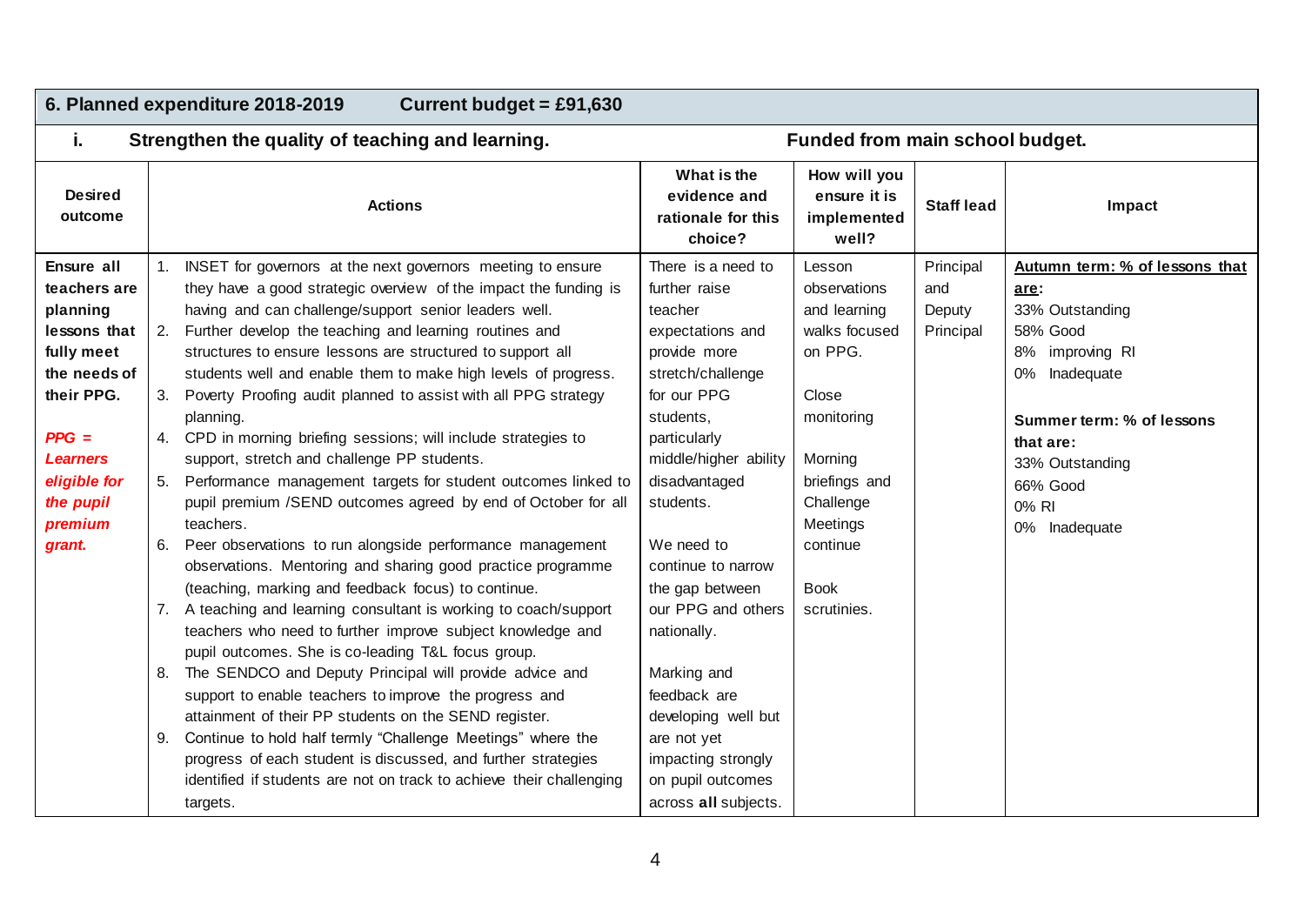|                                                                                                                                                               | ii. Targeted support for pupil premium students.                                                                                                                                                                                                                                                                                                                                                                                                                                                                                                                                                                                                                                                                                                                              |                                                                                                                                                                                                                              | Total $cost = £50,710$                                                                          |                                                                                                                                                                                         |                                                                                                                                                                                                                       |
|---------------------------------------------------------------------------------------------------------------------------------------------------------------|-------------------------------------------------------------------------------------------------------------------------------------------------------------------------------------------------------------------------------------------------------------------------------------------------------------------------------------------------------------------------------------------------------------------------------------------------------------------------------------------------------------------------------------------------------------------------------------------------------------------------------------------------------------------------------------------------------------------------------------------------------------------------------|------------------------------------------------------------------------------------------------------------------------------------------------------------------------------------------------------------------------------|-------------------------------------------------------------------------------------------------|-----------------------------------------------------------------------------------------------------------------------------------------------------------------------------------------|-----------------------------------------------------------------------------------------------------------------------------------------------------------------------------------------------------------------------|
| <b>Desired</b><br>outcome                                                                                                                                     | <b>Actions</b>                                                                                                                                                                                                                                                                                                                                                                                                                                                                                                                                                                                                                                                                                                                                                                | What is the<br>evidence and<br>rationale for<br>this choice?                                                                                                                                                                 | How will you<br>ensure it is<br>im plemented<br>well?                                           | <b>Staff lead</b>                                                                                                                                                                       | Impact                                                                                                                                                                                                                |
| <b>MATHS</b><br><b>PP students</b><br>achieve a positive<br>score. The gap<br>between our PP<br>students and<br>national others<br>closes<br>significantly.   | 1. Additional CPD for maths teacher on pace, challenge and<br>marking.<br>Challenge meetings chaired by Principal/Deputy Principal focus<br>2.<br>on progress in English and maths and the impact of<br>interventions.<br>Weekly CPD at the morning briefings with a focus on pace,<br>3.<br>questioning, level of challenge etc.<br>Continue with 1 to 1 support after school, at weekends and in<br>4.<br>school holidays to boost progress of targeted students.<br>Implement new scheme of work for Years 7&8 and new<br>5.<br>assessment procedures.<br>Better links with local primary schools to prevent dip in year 7<br>6.<br>learning eg liaise with them on how they deliver maths and<br>English.<br>7.<br>Embed Maths Watch / MyMaths online numeracy programme. | Maths P8 is<br>positive and<br>show<br>exponential<br>progress for a<br>number of<br>students. We<br>need to<br>continue to<br>raise the<br>profile of<br>Maths and<br>close th<br>significant<br>gaps in prior<br>learning. | Lesson<br>observations,<br>learning walks<br>and book<br>scrutinies.<br>Pupil voice<br>surveys. | <b>Maths</b><br>teacher<br>supported<br>Principal and<br>Deputy & the<br>Teaching and<br>Learning<br>Consultant.<br>New Maths<br>$teacher -$<br>Mastery in<br><b>Maths</b><br>advocate. | 100% Maths teaching Good<br>or better.<br>50% Maths teaching<br>Outstanding.<br>All disadvantaged students<br>on target or in line for<br>diagnostic intervention.<br>100% attendance on<br>intervention classes.     |
| <b>ENGLISH</b><br><b>PP</b> students<br>achieve a positive<br>score. The gap<br>between our PP<br>students and<br>national others<br>closes<br>significantly. | to 5 See above.<br>$\mathbf{1}$<br>Provide a reading bookcase in every room and pilot e-readers to<br>6.<br>improve reading skills and frequency.<br>7. Embed Achieve 3000 online literacy programme to build<br>language skills.<br>Continue with theatre trips linked to class texts to enhance<br>understanding.<br>Year 7 & 8 curriculum written around "The Novel". Focus on<br>vocabulary mastery.<br>Literacy focus in all subjects - word-rich initiative.<br>9.                                                                                                                                                                                                                                                                                                      | Need to<br>maintain the<br>strong<br>progress that<br>was praised<br>by the Ofsted<br>inspectors.<br>Significant low<br>levels of<br>literacy on<br>entry.<br>Exponential<br>increase in RA<br>sustained.                    | Lesson<br>observations,<br>learning walks<br>and book<br>scrutinies.<br>Pupil voice<br>surveys  | Key Stage 3<br>Lead &<br>Deputy<br>Principal                                                                                                                                            | 100% English teaching<br>Good or better.<br>75% English teaching<br>Outstanding.<br>All disadvantaged students<br>on target or in line for<br>diagnostic intervention.<br>100% attendance on<br>intervention classes. |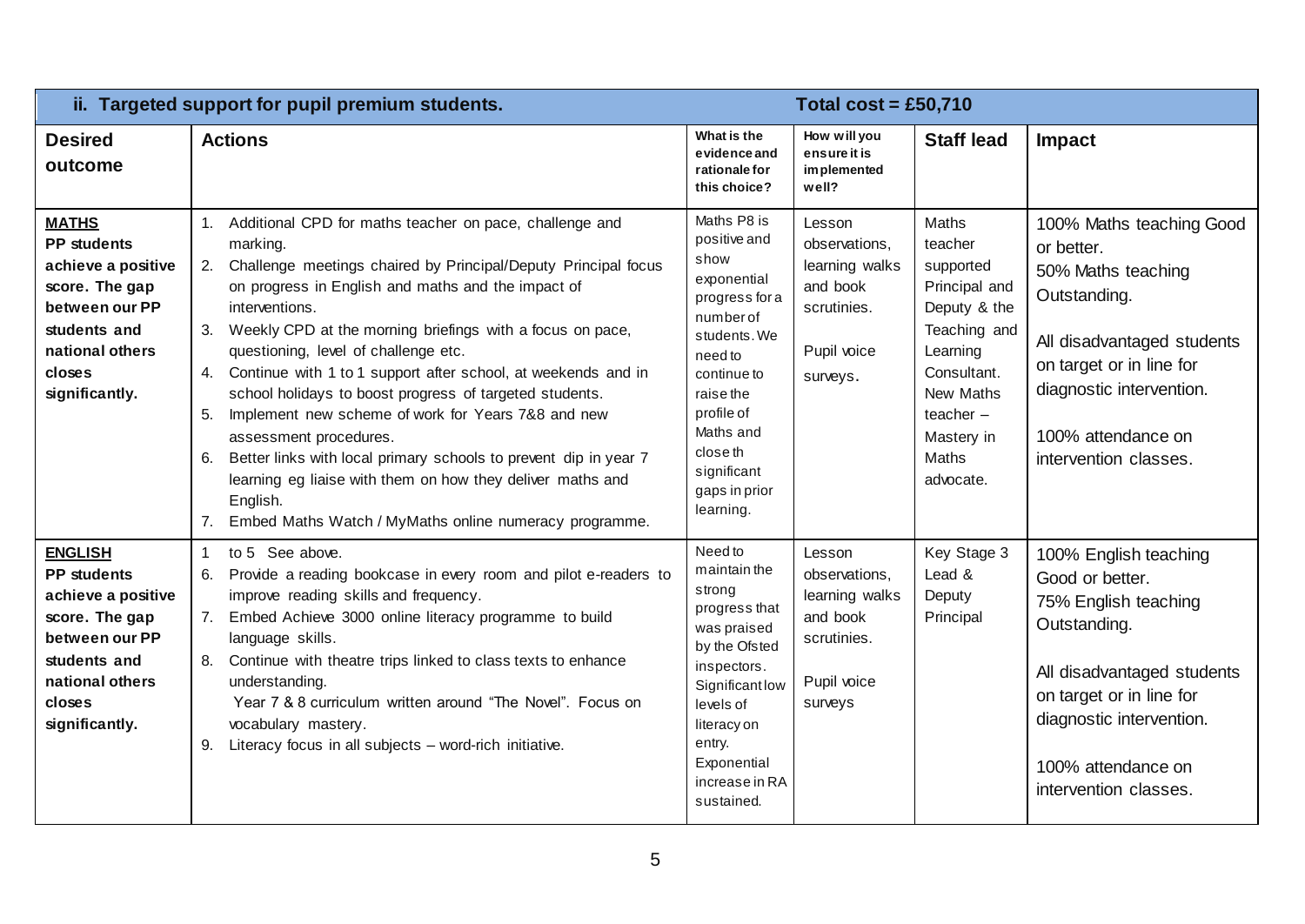| <b>ALL SUBJECTS</b> |    | All teachers to plan and deliver lessons that stretch and       | The 2018      | Lesson         | Principal and | Autumn term % of lessons   |
|---------------------|----|-----------------------------------------------------------------|---------------|----------------|---------------|----------------------------|
| <b>PP</b> students  |    | challenge ALL their PP students.                                | Year 11       | observations,  | Deputy        | that are:                  |
| achieve a positive  | 2. | All teachers to ensure their feedback and marking impacts       | exam results  | learning walks | Principal     | 33% Outstanding            |
| score. The gap      |    | strongly on PP progress and attainment.                         | for some      | and book       |               | 58% Good                   |
| between our PP      |    | All teachers celebrate success at every opportunity and ensure  | subjects eg   | scrutinies.    |               | 8% improving RI            |
| students and        |    | their learning walls celebrate their students' achievements and | computer      |                |               | 0% Inadequate              |
| national others     |    | support learning well.                                          | studies and   | Pupil voice    |               |                            |
| closes              | 4. | Geography and Computer Science audit and programme to           | Geography     | surveys        |               | Summer term% of lessons    |
| significantly.      |    | improve fully implemented.                                      | were well     |                |               | that are:                  |
|                     | 5. | Geography, Computer Science and Product Design --- close        | below those   |                |               | 33% Outstanding            |
|                     |    | monitoring of reliability of data and student progress.         | achieved by   |                |               | 66% Good                   |
|                     |    |                                                                 | English,      |                |               | 0% RI                      |
|                     |    |                                                                 | Maths and     |                |               | 0% Inadequate              |
|                     |    |                                                                 | art teachers. |                |               |                            |
|                     |    |                                                                 |               |                |               | All disadvantaged students |
|                     |    |                                                                 |               |                |               | on target or in line for   |
|                     |    |                                                                 |               |                |               | diagnostic intervention.   |
|                     |    |                                                                 |               |                |               |                            |
|                     |    |                                                                 |               |                |               | 100% attendance on         |
|                     |    |                                                                 |               |                |               | intervention classes       |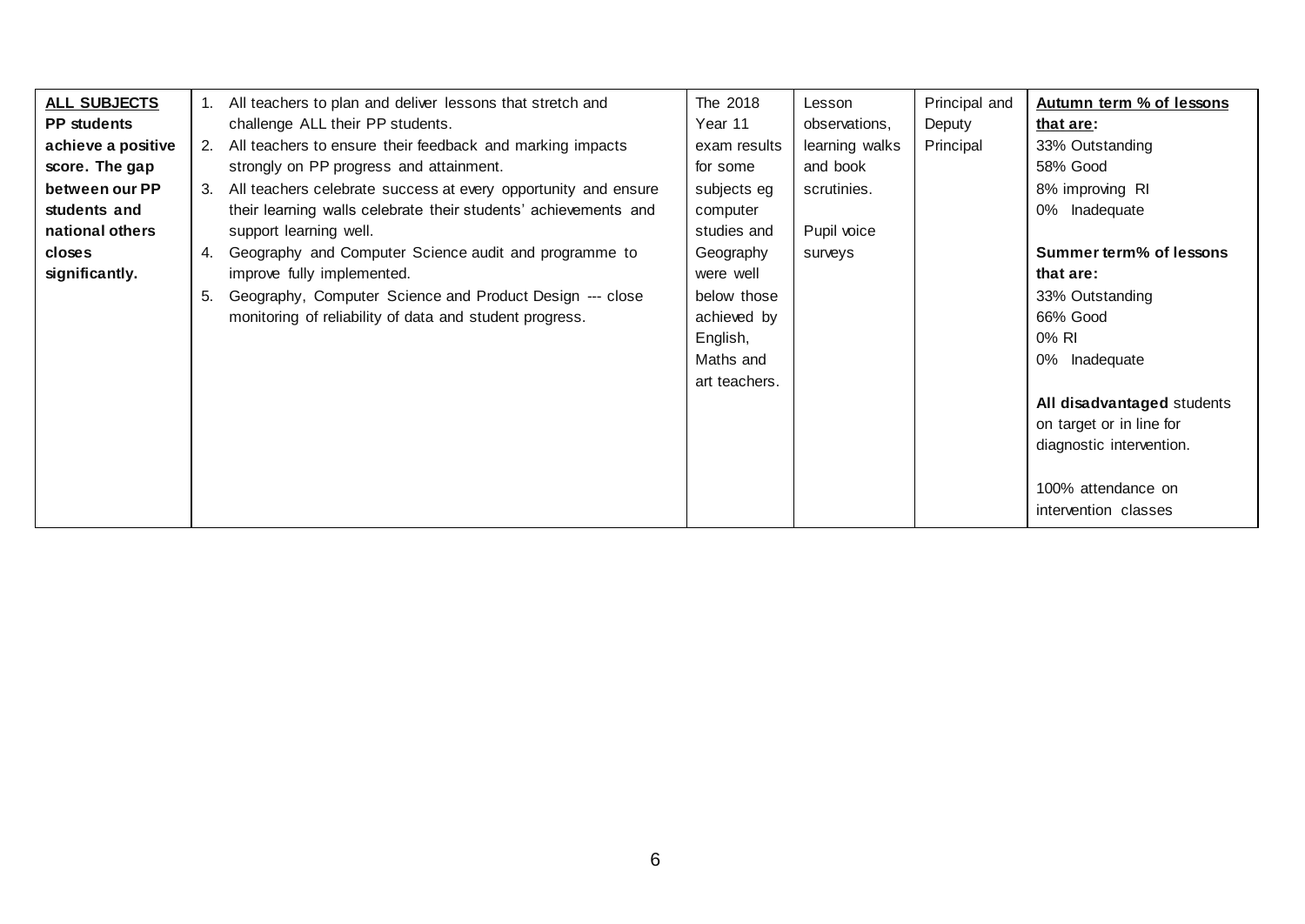| <b>MOST ABLE</b><br>The gap between<br>our middle and<br>high attaining<br>disadvantaged<br>students and<br>others nationally<br>(not<br>disadvantaged)<br>closes<br>significantly. | Update the most able register, adding potential high attaining PP<br>students.<br>Progress of these students discussed in the daily briefings and<br>2.<br>"Challenge Meetings."<br>3.<br>Continue to coach and mentor our more able disadvantaged<br>students.<br>University visits and information about and support with UCAS<br>4.<br>applications and apprenticeship applications eg mock interviews.<br>Mastery group developed for most able Year 7 & 8 in all subjects.<br>5. | We are<br>committed to<br>ensuring that<br>high<br>attaining<br>disadvantag<br>ed students<br>do not miss<br>opportunities<br>because of<br>the<br>significant<br>social<br>barriers that<br>exist. | Lesson<br>observations,<br>learning walks<br>and book<br>scrutinies.<br>Pupil voice<br>surveys | Principal and<br>Deputy<br>Principal | Most able & potential HA<br>students all on target each<br>data capture.<br>Those who are not are<br>targeted for specific HA<br>diagnostic intervention<br>classes. 100% attendance<br>at these classes. |
|-------------------------------------------------------------------------------------------------------------------------------------------------------------------------------------|---------------------------------------------------------------------------------------------------------------------------------------------------------------------------------------------------------------------------------------------------------------------------------------------------------------------------------------------------------------------------------------------------------------------------------------------------------------------------------------|-----------------------------------------------------------------------------------------------------------------------------------------------------------------------------------------------------|------------------------------------------------------------------------------------------------|--------------------------------------|-----------------------------------------------------------------------------------------------------------------------------------------------------------------------------------------------------------|
|-------------------------------------------------------------------------------------------------------------------------------------------------------------------------------------|---------------------------------------------------------------------------------------------------------------------------------------------------------------------------------------------------------------------------------------------------------------------------------------------------------------------------------------------------------------------------------------------------------------------------------------------------------------------------------------|-----------------------------------------------------------------------------------------------------------------------------------------------------------------------------------------------------|------------------------------------------------------------------------------------------------|--------------------------------------|-----------------------------------------------------------------------------------------------------------------------------------------------------------------------------------------------------------|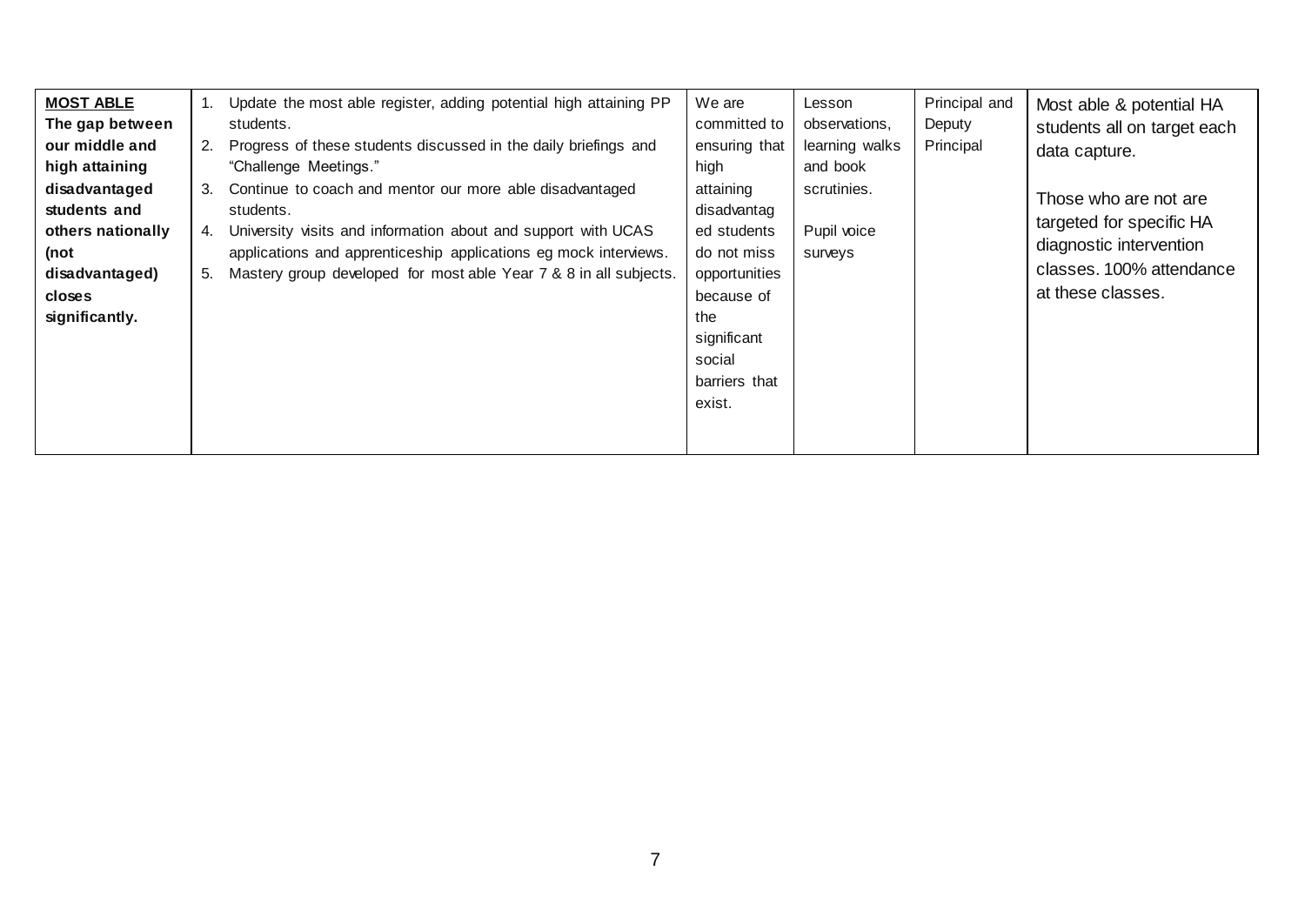| iii.                                                                                                                                                             | Other approaches to raise the attainment and progress of pupil premium students.                                                                                                                                                                                                                                                                                                                                                                                                                                                                                                                                                                                                                                                                                                                                                                                                                                                                                                                                                                                                                                                                                                                                                                                                                                                                                                                                                                                                                                                  |                                                                                                            |                                                                                                                      |                        | Total $cost = £40,920$                                                                                                                                                             |
|------------------------------------------------------------------------------------------------------------------------------------------------------------------|-----------------------------------------------------------------------------------------------------------------------------------------------------------------------------------------------------------------------------------------------------------------------------------------------------------------------------------------------------------------------------------------------------------------------------------------------------------------------------------------------------------------------------------------------------------------------------------------------------------------------------------------------------------------------------------------------------------------------------------------------------------------------------------------------------------------------------------------------------------------------------------------------------------------------------------------------------------------------------------------------------------------------------------------------------------------------------------------------------------------------------------------------------------------------------------------------------------------------------------------------------------------------------------------------------------------------------------------------------------------------------------------------------------------------------------------------------------------------------------------------------------------------------------|------------------------------------------------------------------------------------------------------------|----------------------------------------------------------------------------------------------------------------------|------------------------|------------------------------------------------------------------------------------------------------------------------------------------------------------------------------------|
| <b>Desired</b><br>outcome                                                                                                                                        | <b>Actions</b>                                                                                                                                                                                                                                                                                                                                                                                                                                                                                                                                                                                                                                                                                                                                                                                                                                                                                                                                                                                                                                                                                                                                                                                                                                                                                                                                                                                                                                                                                                                    | What is the<br>evidence and<br>rationale for this?                                                         | How will you<br>ensure it is<br>implemented                                                                          | <b>Staff lead</b>      | <b>Impact</b>                                                                                                                                                                      |
| <b>ATTENDANCE</b><br>Remove<br>barriers<br>preventing<br>students from<br>attending the<br>academy.<br><b>PPG</b><br>attendance<br>improves to<br>94% or better. | Develop the role of the form tutor to support swift and<br>1.<br>proactive intervention with individuals and families.<br>2. Further develop specific strategies for hard to reach families<br>eg home visits, transport to school and team around the child<br>meetings.<br>3. Attendance Board will continue where we list all students'<br>attendance and colour code it; board updated every half term<br>and focus groups identified from this.<br>Attendance review meetings organised with parents of poor<br>4.<br>attenders, emphasis on the lack of progress in English, Maths<br>etc.<br>Attendance rewards Improved attendance rewards<br>5.<br>(certificate, stationery, confectionery and end of term trips) for<br>pupils who manage to improve their attendance awarded<br>every halfterm. 100% certificates awarded every half term.<br>Weekly attendance discussed in assemblies and best class<br>awarded with a cup/bag of sweets to share.<br>Holidays taken in term time not authorised. Penalty fines and<br>6.<br>court action if required.<br>7. Termly attendance letters to emphasise the importance of<br>good attendance.<br>8. Local employers to talk in assemblies about their attendance<br>expectations for their employees and how they do not tolerate<br>poor attendance in the workplace. Local companyto<br>sponsor/present our attendance rewards. Best work<br>placements go to the best attenders.<br>9. Half termly academic reports with sentences linking progress<br>to attendance. | Some PP students<br>have high absence<br>rates which are<br>affecting their<br>progress and<br>attainment. | Close monitoring<br>of attendance.<br>Will require<br>medical evidence<br>for students at<br>risk of becoming<br>PA. | Personal<br>coach (HH) | October 2018<br>PPG attendance rate = $91.5\%$<br>December 2018<br>PPG attendance rate = 94%<br>March 2019<br>PPG attendance rate = 95%<br>2019 closes<br>PPG attendance rate= 95% |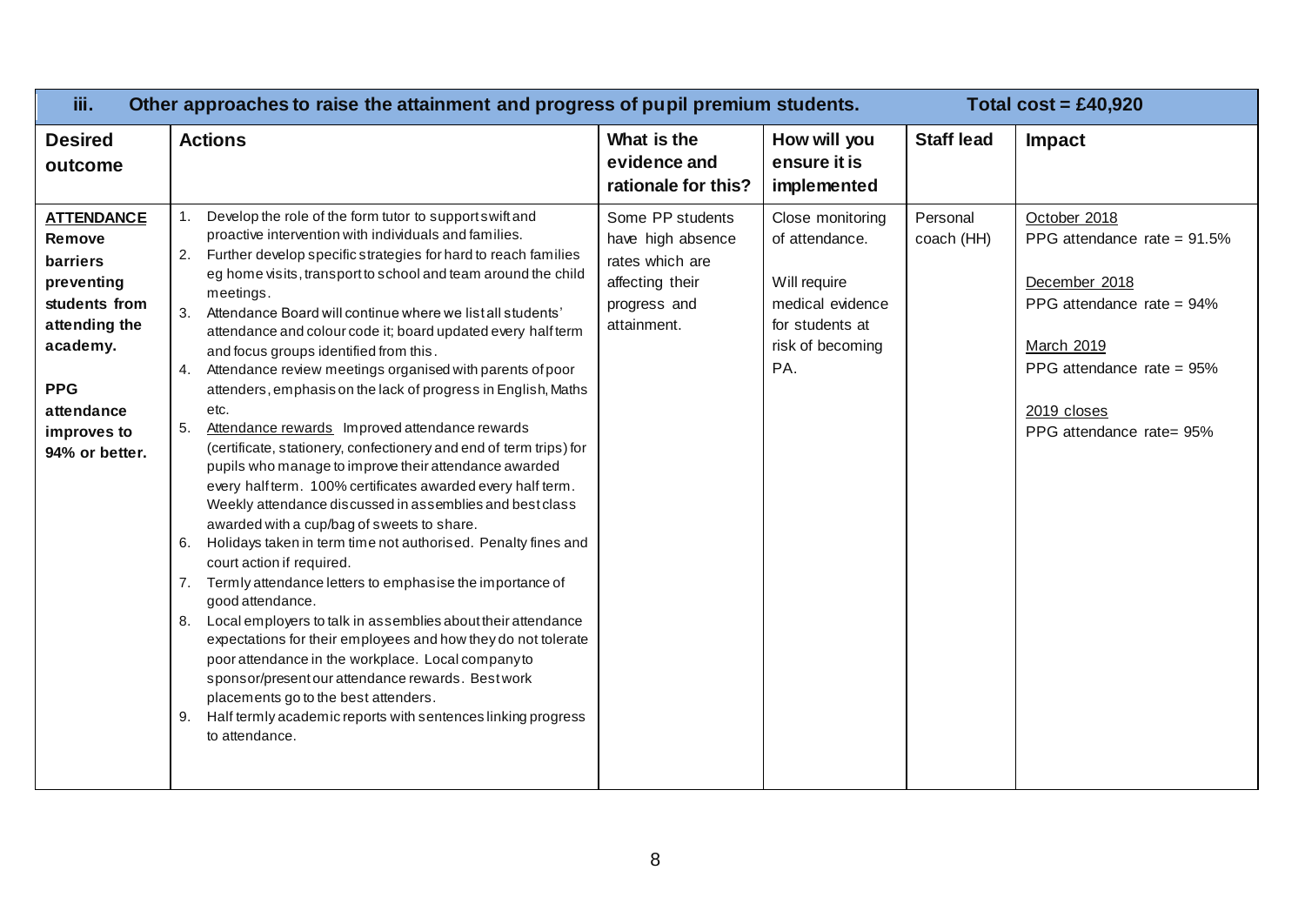| <b>FURTHER</b><br><b>IMPROVE</b><br><b>BEHAVIOUR</b><br><b>FOR</b><br><b>LEARNING</b><br>Good or better<br>engagement<br>and behaviour<br>from all PPG<br>students<br>enabling them<br>to make<br>progress in<br>lessons. |                      | 1. Ensure all teachers have very high expectations and<br>encourage outstanding behaviour and positive attitudes<br>to learning.<br>2. After every exclusion there will be a reintegration<br>meeting with a senior leader and the student will be<br>placed on report.<br>3. Clear support plans in place for any PPG student who<br>is not demonstrating positive engagement or behaviour.<br>Support plan in place to help the student improve.<br>4. More regular learning conversations with parents,<br>including those relating to homework which will be<br>publicised via our website.<br>5. Year 12 & 13 ambassadors to be positive role models<br>for Year 11 students and provide peer support.                                                                                                                                                                                                                                                                                                         | Good behaviour and<br>positive attitudes to<br>learning help pupils<br>to make good<br>progress.                                        | Learning walks                                                                                                                        | Deputy<br>Principal                                                                                                                 | Behaviour log shows a reduction<br>of 10% incidents during the<br>autumn term.<br>Fixed term exclusions have<br>been reduced by 10% during the<br>autumn term.                |
|---------------------------------------------------------------------------------------------------------------------------------------------------------------------------------------------------------------------------|----------------------|---------------------------------------------------------------------------------------------------------------------------------------------------------------------------------------------------------------------------------------------------------------------------------------------------------------------------------------------------------------------------------------------------------------------------------------------------------------------------------------------------------------------------------------------------------------------------------------------------------------------------------------------------------------------------------------------------------------------------------------------------------------------------------------------------------------------------------------------------------------------------------------------------------------------------------------------------------------------------------------------------------------------|-----------------------------------------------------------------------------------------------------------------------------------------|---------------------------------------------------------------------------------------------------------------------------------------|-------------------------------------------------------------------------------------------------------------------------------------|-------------------------------------------------------------------------------------------------------------------------------------------------------------------------------|
| <b>ENRICHMENT</b><br><b>AND RAISING</b><br><b>ASPIRATIONS</b>                                                                                                                                                             | 2.<br>3.<br>5.<br>6. | Continue to remove financial barriers to learning by paying for<br>or subsidising residentials, enrichment trips, Duke of<br>Edinburgh Award scheme, business dress, work clothing for<br>placements, the work placements programme, breakfasts &<br>enhanced healthylunch drive.<br>Further improve the motivational environment so that it<br>celebrates the success of all students, including PPG.<br>Develop highly effective aspirations programmes. All PP<br>students will take part in at least one aspirations programme<br>throughout the school year. This will ensure they are either<br>engaging with top universities or successful businesses.<br>There will be a focus on success and personal action plans.<br>Years 7 & 8 Enterprise programme developed<br>ш<br>Highly successful Year11 and 12/13 work placements<br>scheme to continue.<br>4. High quality careers advise from our dedicated Business<br>Engagement Manager.<br>DT Projects for engagement.<br>Alternative / work experience. | Some PP students<br>have low aspirations.<br>On entry they often<br>have a poor work<br>ethic and do not<br>"believe in<br>themselves". | Track enrichment<br>activities.<br>Student voice<br>surveys in<br>September and<br>July to see if<br>aspirations have<br>been raised. | All teachers,<br>Principal and<br>Deputy<br>Principal to<br>QA learning<br>environment.<br><b>Business</b><br>Engagement<br>Manager | Work placement attendance<br>figures:<br>Currently 96% rising to 98%<br>Feedback from employers and<br>students:<br>85% positive<br>10% request for return of same<br>student |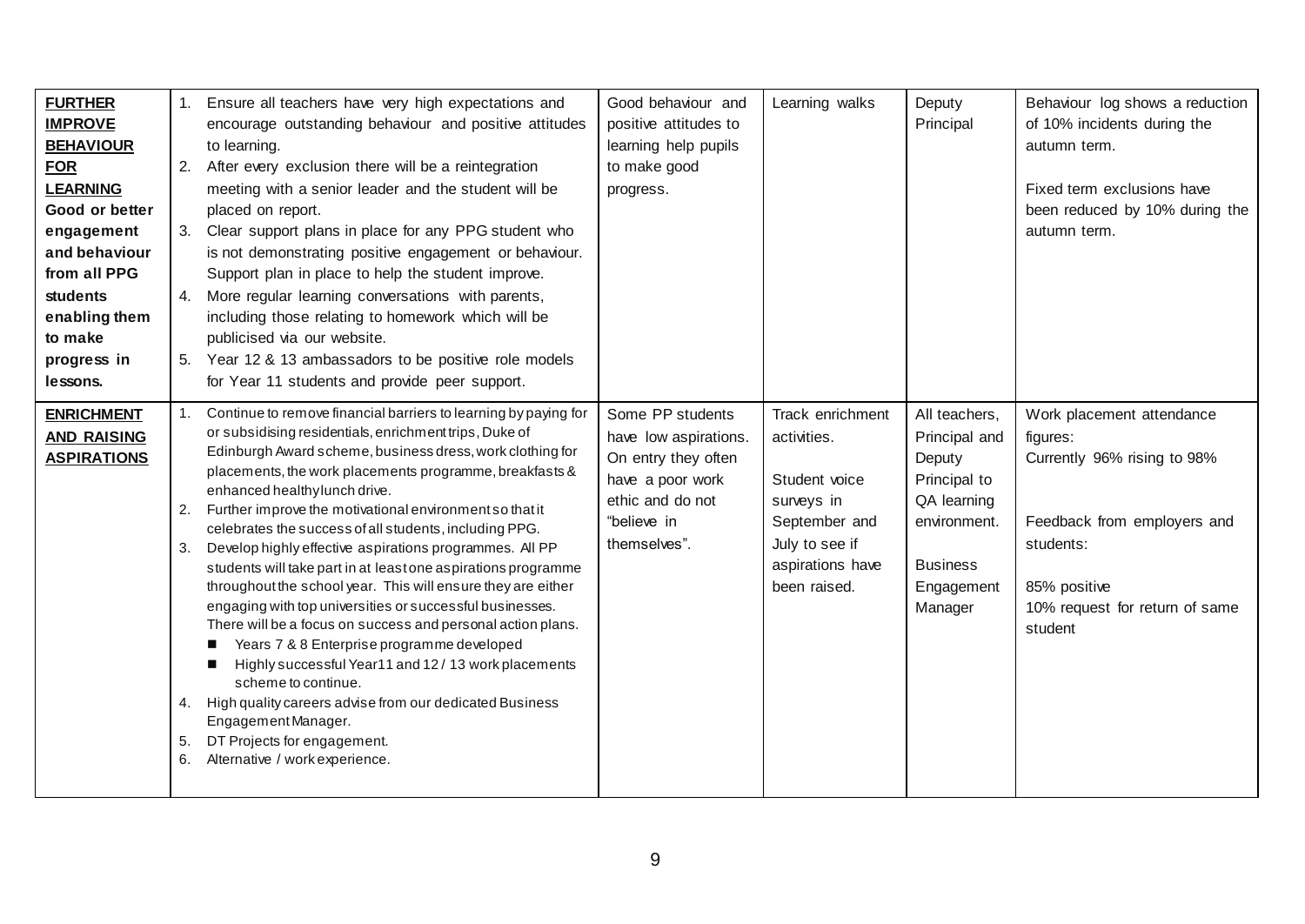|                                                            | 7. Review of expenditure for 2017/18<br>Total pupil premium bud get = £57,496                                                                                                                                                                                                                                                                                                                                                                                                                                                                   |                                                                                                                                                                                                                                                                                                                                      |                                                                                    |  |  |  |
|------------------------------------------------------------|-------------------------------------------------------------------------------------------------------------------------------------------------------------------------------------------------------------------------------------------------------------------------------------------------------------------------------------------------------------------------------------------------------------------------------------------------------------------------------------------------------------------------------------------------|--------------------------------------------------------------------------------------------------------------------------------------------------------------------------------------------------------------------------------------------------------------------------------------------------------------------------------------|------------------------------------------------------------------------------------|--|--|--|
| <b>Previous Academic Year</b>                              |                                                                                                                                                                                                                                                                                                                                                                                                                                                                                                                                                 |                                                                                                                                                                                                                                                                                                                                      |                                                                                    |  |  |  |
| <b>Desired outcome</b>                                     | <b>Actions</b>                                                                                                                                                                                                                                                                                                                                                                                                                                                                                                                                  | <b>Estimated impact:</b> Did you meet<br>the success criteria? Include impact on<br>pupils not eligible for PP, if appropriate.                                                                                                                                                                                                      | <b>Lessons learned</b><br>(and whether you will<br>continue with this<br>approach) |  |  |  |
|                                                            | i. Targeted support for pupil premium students.                                                                                                                                                                                                                                                                                                                                                                                                                                                                                                 | Total $cost = £33,750$                                                                                                                                                                                                                                                                                                               |                                                                                    |  |  |  |
| Improve academic<br>progress, attainment and<br>behaviour. | 1. 1 to 1 study support for students to plug skills gaps and maximise engagement.<br>Also, targeted group interventions.<br>CATS and reading age tests to inform intervention and teaching strategies.<br>2.<br>Average RA improvement for PPG students in Year 7 is 18 months and 21<br>months for PPG students in Year 11.<br>Mastery classes and subject specific independent study resources purchased.<br>3.<br>Reward fund for faculties to reward and encourage their students.<br>4.<br>5.<br>Alternative curriculum / work experience. | 1 to 1 support has given students high<br>quality support and secured a 100%<br>engagement. RA progress is exponential.<br>Good study resources and support have<br>improved our exam results. PPG students'<br>Progress 8 was +0.28 (non PPG +0.2) 52%<br>PPG students achieved L4 and above in<br>Maths and English. (non-PPG 55%) | These strategies will<br>continue as highly<br>successful.                         |  |  |  |
|                                                            | ii Other approaches to improve the attainment and progress of pupil premium students.                                                                                                                                                                                                                                                                                                                                                                                                                                                           | Total cost = £23,746                                                                                                                                                                                                                                                                                                                 |                                                                                    |  |  |  |
| Lower absence rates to<br><b>improve</b> attainment        | Incentives provided to encourage students to improve their attendance and<br>chances of academic success.                                                                                                                                                                                                                                                                                                                                                                                                                                       | Attendance of our PP students has<br>improved by 2%.                                                                                                                                                                                                                                                                                 | To further improve<br>attendance new<br>strategies to be<br>introduced.            |  |  |  |
| <b>Breakfast &amp; Super</b><br>healthy lunch              | Our day is longer than most schools and some skip breakfast. Breakfast is<br>provided to help students focus on learning. We have a healthy school lunch<br>drive and spend extra ensuring students experience different foods.                                                                                                                                                                                                                                                                                                                 | Very successful. No students are<br>hungry in lessons and concentration<br>rates have improved.                                                                                                                                                                                                                                      | Strategies highly<br>successful and will<br>continue                               |  |  |  |